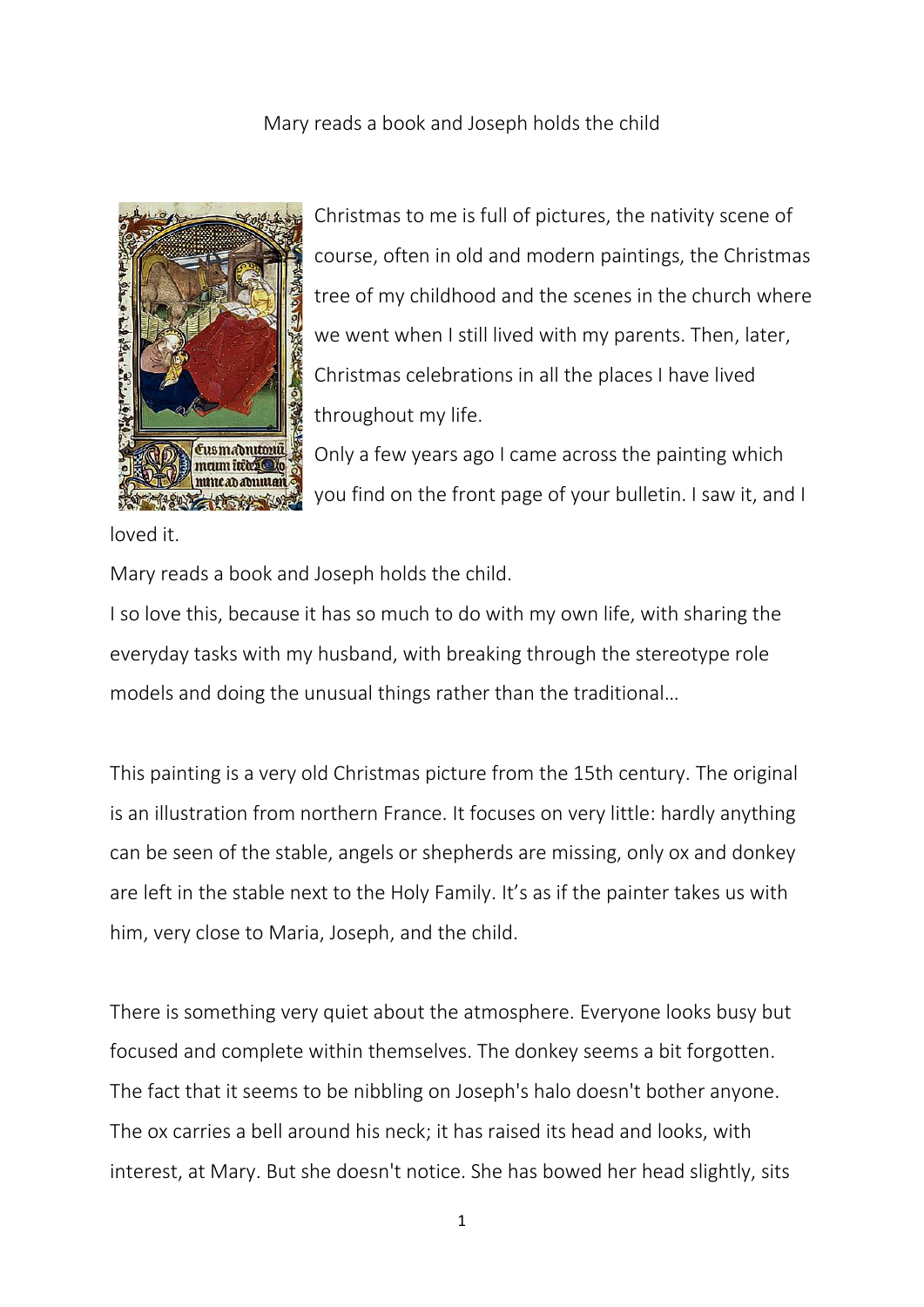upright, wrapped in a large red blanket, wearing a light-yellow robe and holding a book in her hand. She reads.

That's unusual - everything about Mary is unusual. In many Christmas scenes she wears a blue robe, blue as the sky, and, besides that, she either holds the child in her arms or looks at it lying in the crib.

This task is Joseph's in our picture. Joseph, who often is placed more at the side of the nativity scene, sometimes only in the background… sometimes he chops wood. But not here. Here he has completely taken on the role of a father. He holds the child carefully and brings it close to his face. He is genuinely happy that he is now a father with a newborn child.

In this picture, Mary and Joseph are swapping roles. How very special and how very nice!

I'm happy about it, and I think men, and especially fathers, can be happy about this picture as well. Women and mothers can rejoice, too, because the father shares responsibility with them.

Mary is free to read a book. She does what she likes to do: She reads and doesn't let herself be bothered by the needs of the baby. Everyone seems okay with this. Everyone seems content.

I find this image from the Middle Ages very modern in terms of the understanding of the roles of men and women. Obviously, there were women in the 15th century who liked to read, and men who liked to hold their children in their arms. The painter must have seen such unusual division of tasks, otherwise he or she would not have painted this.

We can't see what Mary is reading, but we can come up with ideas of our own. Since there were not very many books in the Middle Ages, one can assume that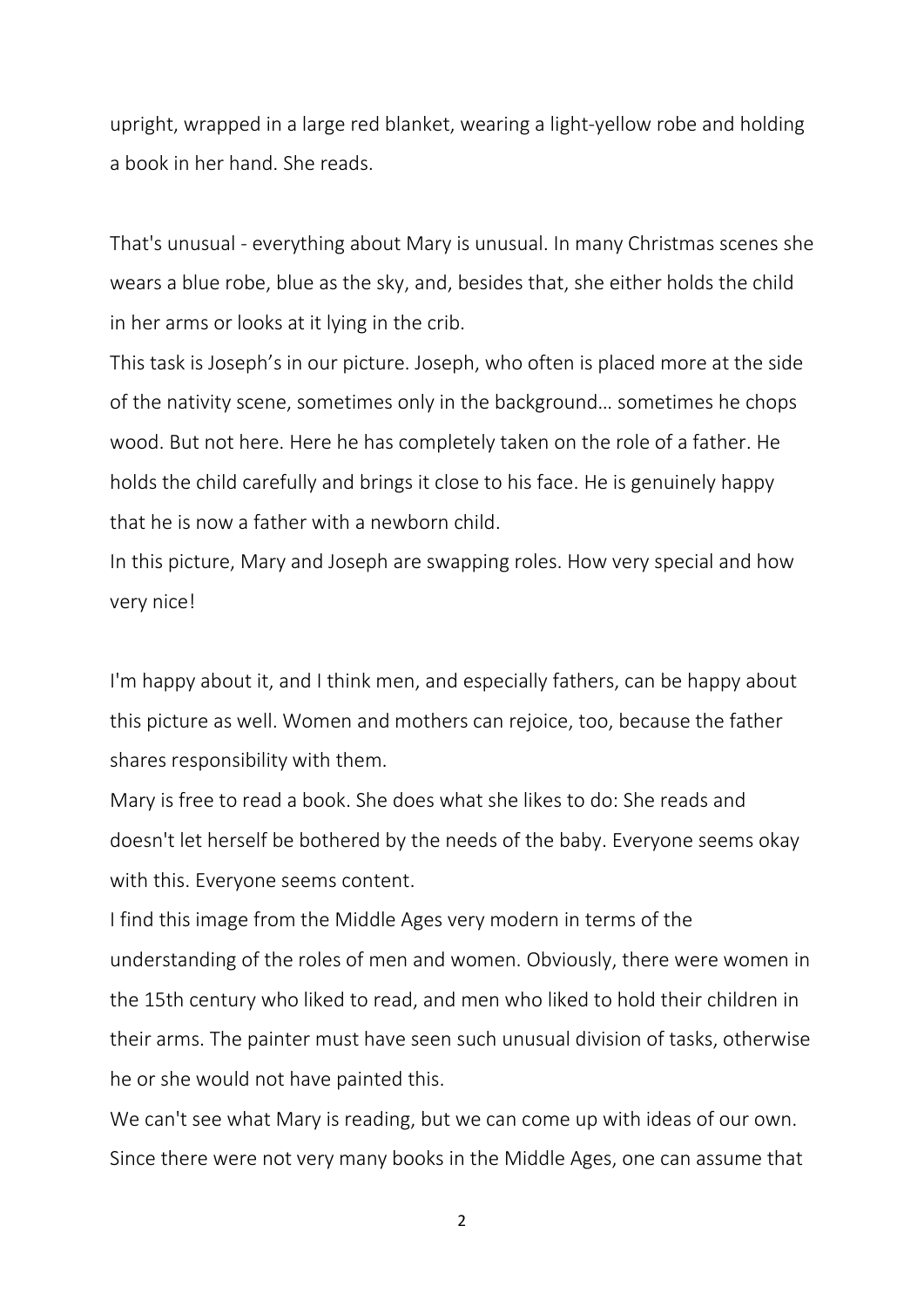she reads the Bible. Some Old Testament scripture maybe. Texts of the prophets of old? Maybe she's reading them right there?

Perhaps she comes across Jesus' name "Wonderful Council", "Prince of Peace" in the book of the prophet Isaiah? Is that what this child is supposed to become and bring? The prophets foretold the birth. The angel had told her. Jesus, her boy, a bringer of justice and peace. Did Mary like the thought of it?

Perhaps the Mary of our painting is also looking at texts that deal with peace and justice. In her Song of Praise, she praised God, who throws the mighty from their throne and lifts the poor. Such were Mary's images and dreams of justice and peace.

In Mary's day it was the Roman Empire that ruled half the world and was neither peaceful nor fair. There were terror and violence. Peace existed only for the oppressors and the powerful. The ordinary people had no peace.

Perhaps Mary has also opened the passage in Isaiah in which he describes this peace that the "Prince of Peace" is supposed to bring in precise pictures: "There will come someone who is surrounded by righteousness and faithfulness. The wolf shall live with the lamb, the leopard shall lie down with the kid, the calf and the lion and the fatling together, and a little child shall lead them…

Mary reads further in Isaiah. God wants the transformation of the world: "Nobody will do evil and cause mischief on Zion, God's holy mountain." There will be peace everywhere. That is probably what Mary reads, and its peace shines through to us in this beautiful painting.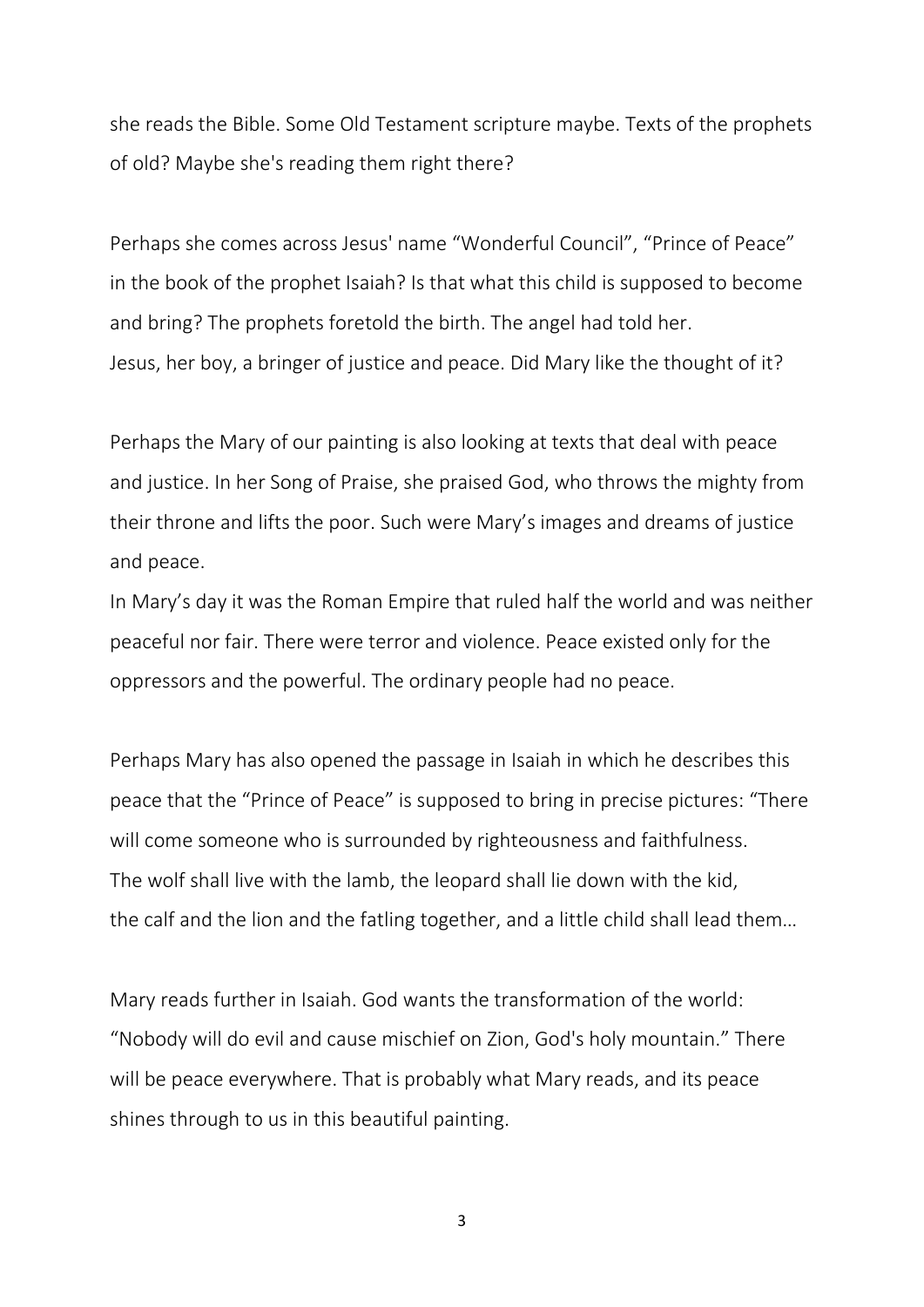Here we can stop imagining what Mary is reading. Here we can come with our own questions from a world that is not at peace, and bears so many dangers… Here we can weave our life stories into the story of Mary, Joseph, and the child. Here we can find our own place in this 15<sup>th</sup> century Christmas picture.

It would be so nice to read about peace in peace and quiet. But instead, we live in the fourth wave of a pandemic with mutations of the illness which our vaccines are not yet prepared for. What a mess again. What fears this sets free. Sometimes I can hardly believe all this.

And I paint my doubts and my anxieties into the Christmas picture. I imagine the times of fear and terror in which Mary lived. Did the prophet's boundless optimism inspire her? Can it inspire me in this season of love, light, and peace? Can it make me calm, bold, and strong?

We celebrate Christmas with questions: big, fearful, and significant. We do it every year, but especially now, in December 2021. The desire to give birth to something whole and healing, to something calm and peaceful this Christmas, is probably stronger than in many years before. Our world, our lives, our wellbeing are so much more fragile than before.

We want peace where it is missing. Joy where it's lost. Reconciliation where hatred and competition rule. Rest where we are restless. Ideas where we have long lost our dreams. Comfort where people mourn and suffer....

We want heaven on earth. God living with us. We want the peace and light of Christmas to shine on our everyday lives and fill our fearful hearts.